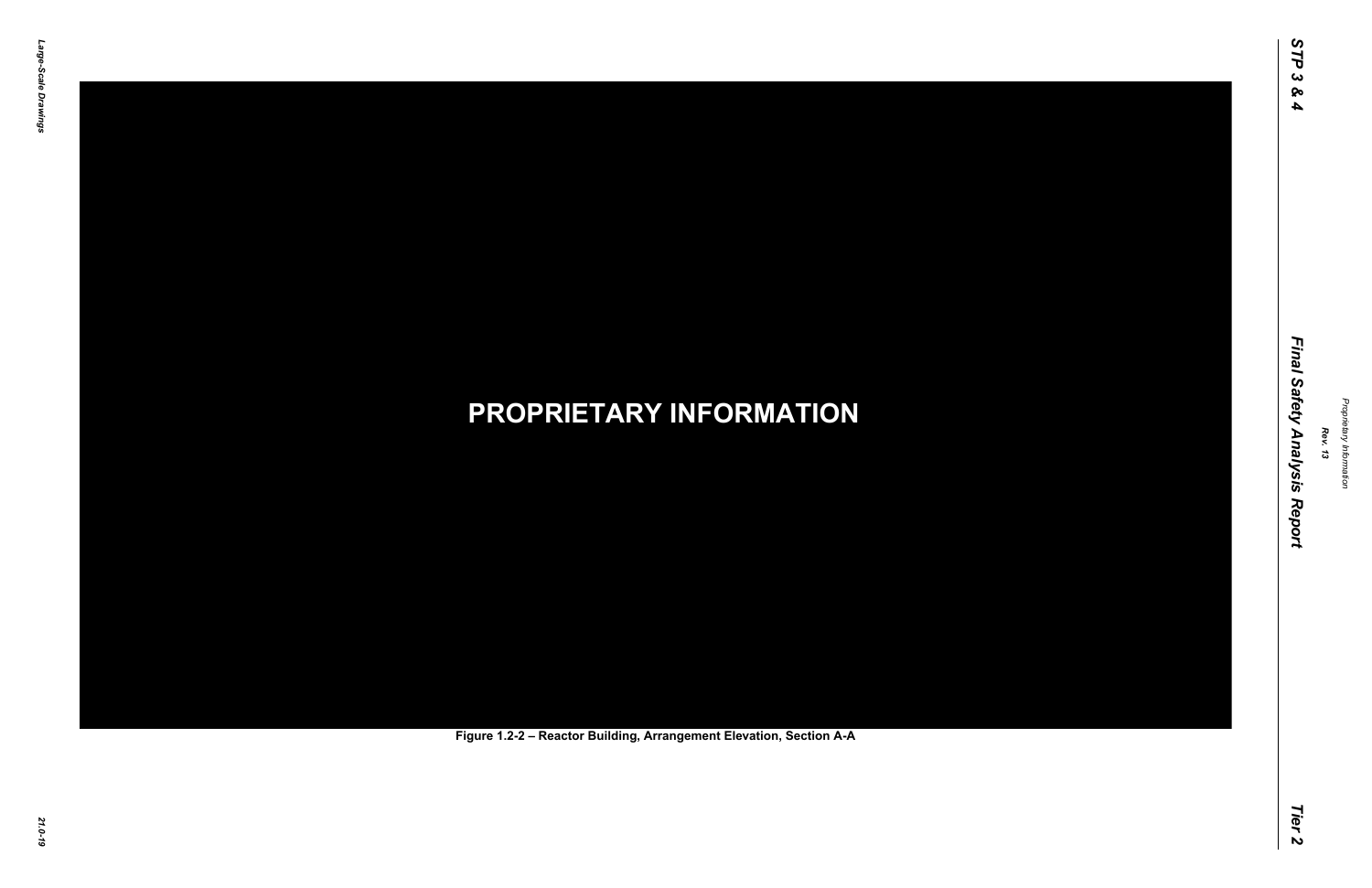# *21.0-20* **PROPRIETARY INFORMATION Figure 1.2-8a – Reactor Building, Arrangement Plan at Elevation 12300 mm**

*Rev. 13*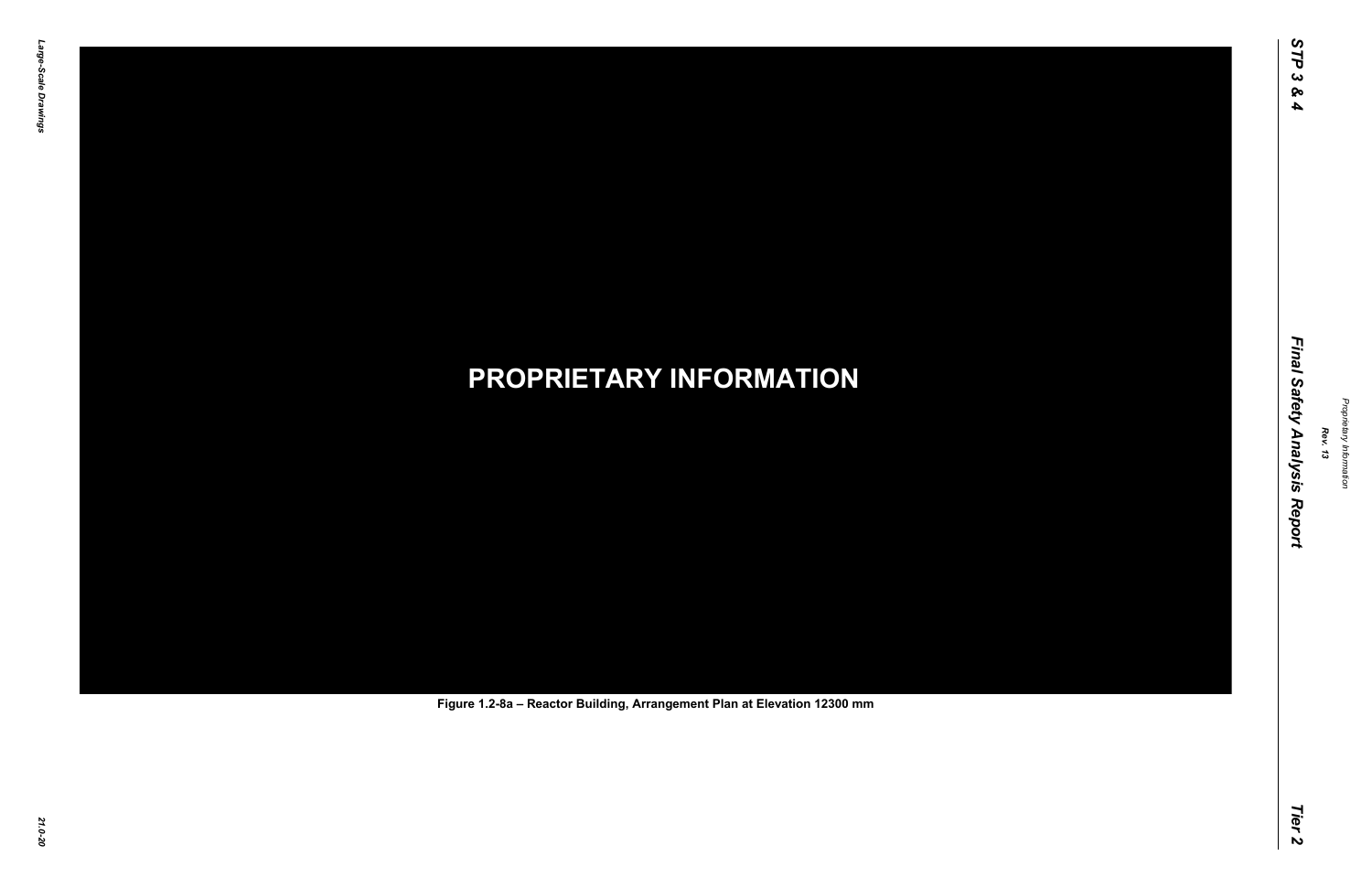# *21.0-21* **PROPRIETARY INFORMATION Figure 1.2-8b – Reactor Building, Arrangement Plan at Elevation 12300 mm**

*Rev. 13*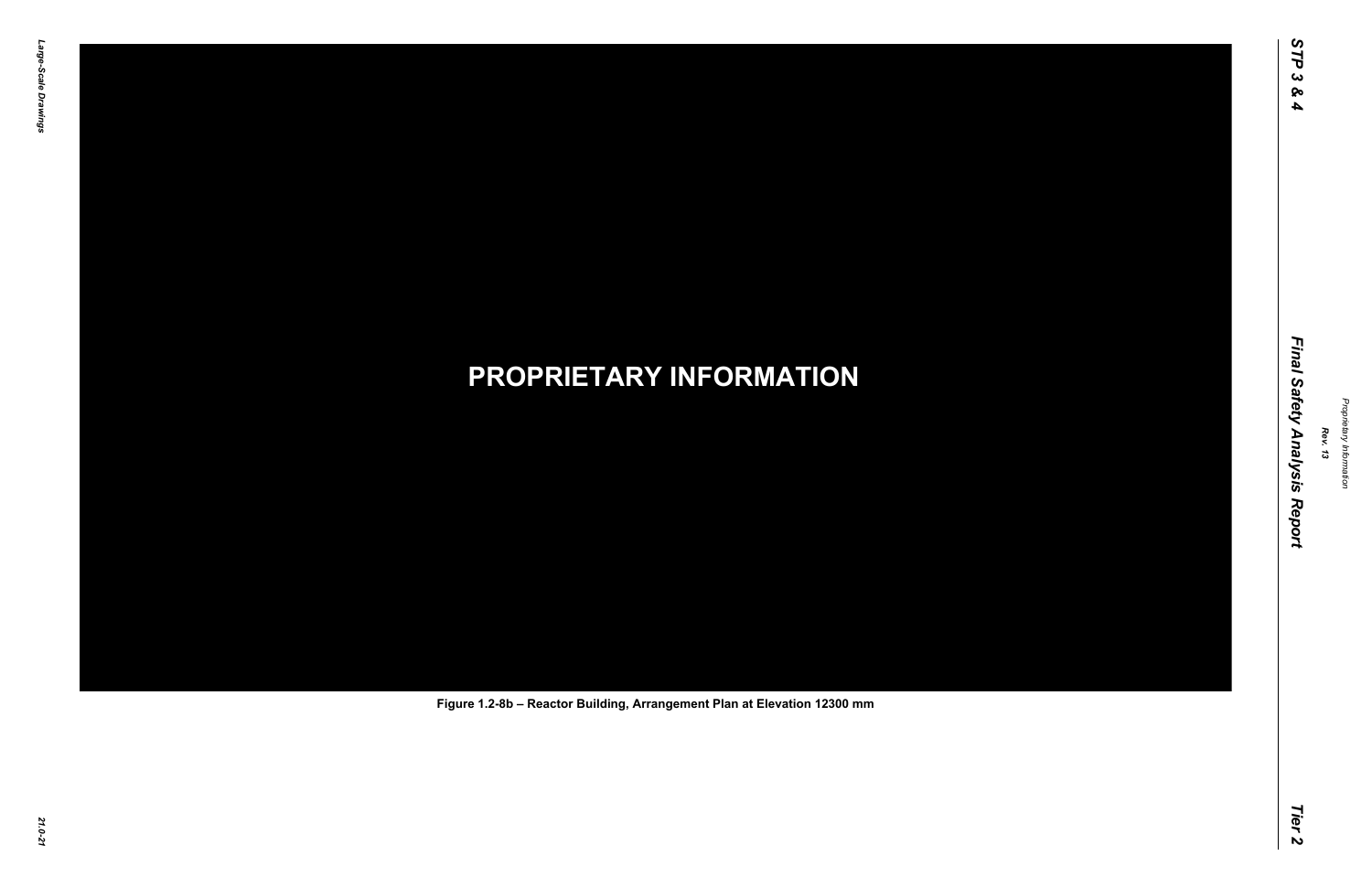# *21.0-22* **PROPRIETARY INFORMATION Figure 1.2-23a – Radwaste Building at Elevation -1700 MM**

*Rev. 13*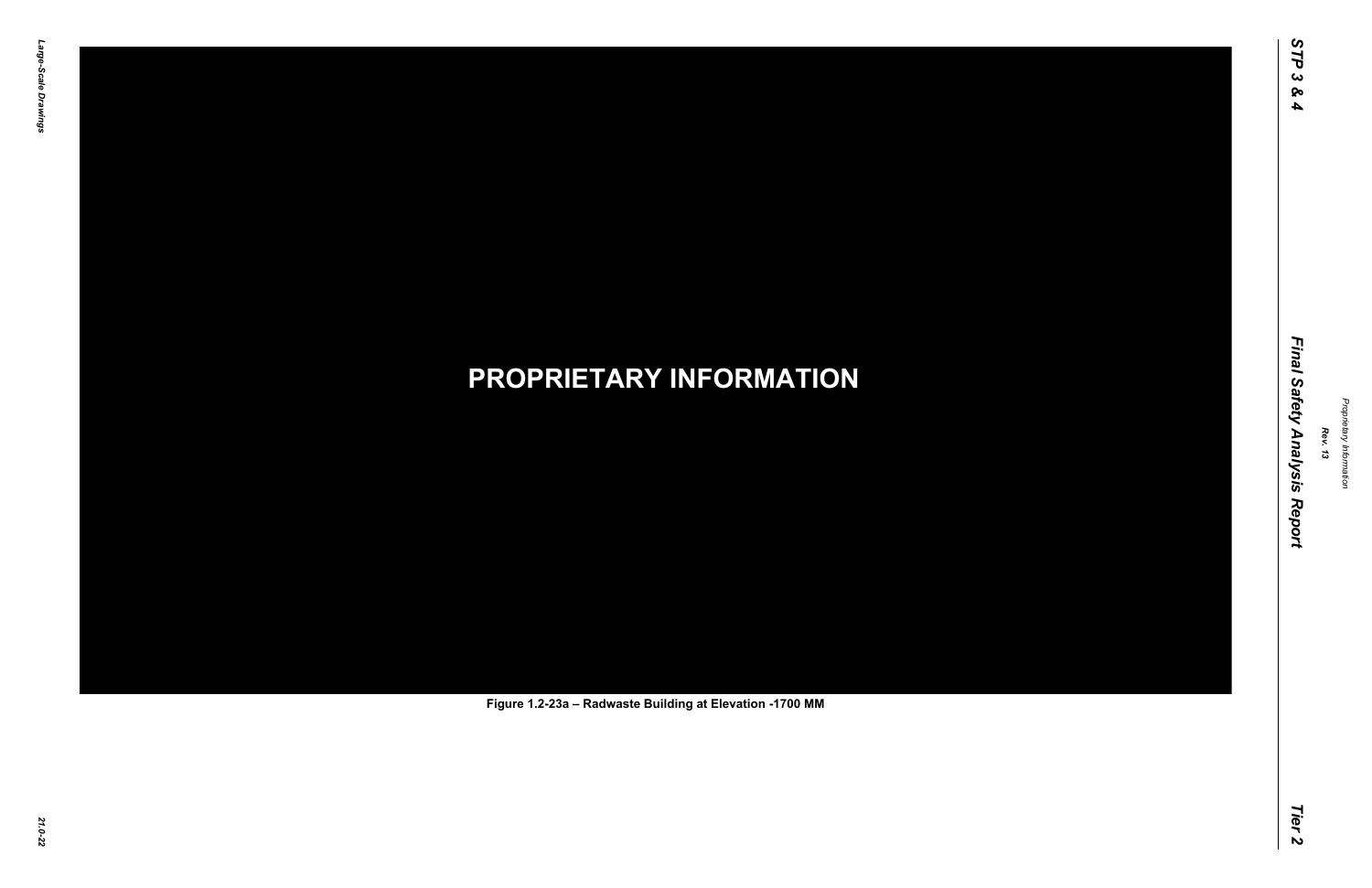# *21.0-23* **PROPRIETARY INFORMATION Figure 1.2-23b – Radwaste Building at Elevation 5300 MM**

*Rev. 13*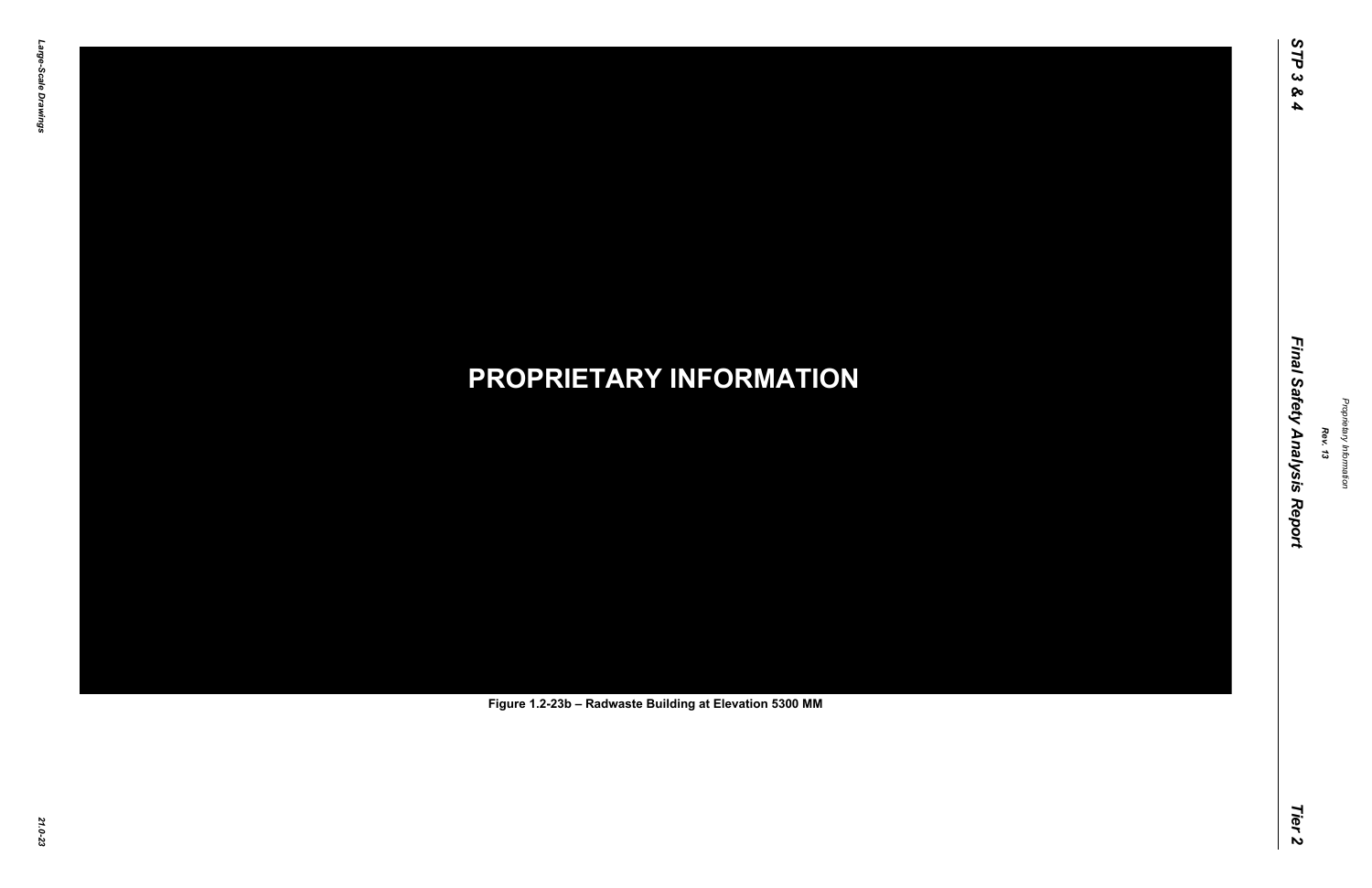# *21.0-24* **PROPRIETARY INFORMATION Figure 1.2-23c – Radwaste Building at Elevation 12300 MM**

*Rev. 13*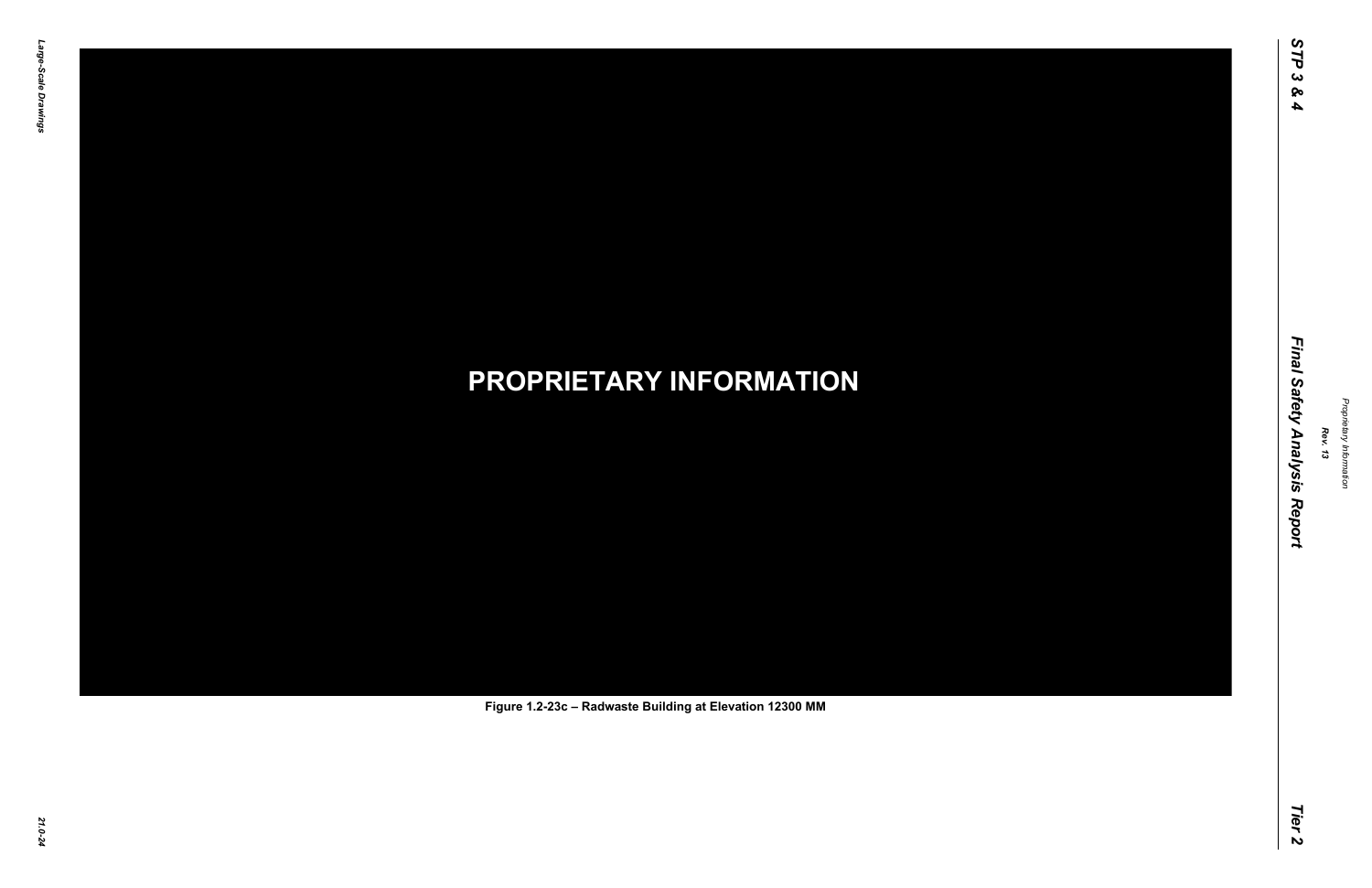# *21.0-25* **PROPRIETARY INFORMATION Figure 1.2-23d – Radwaste Building at Elevation 19100 MM**

*Rev. 13*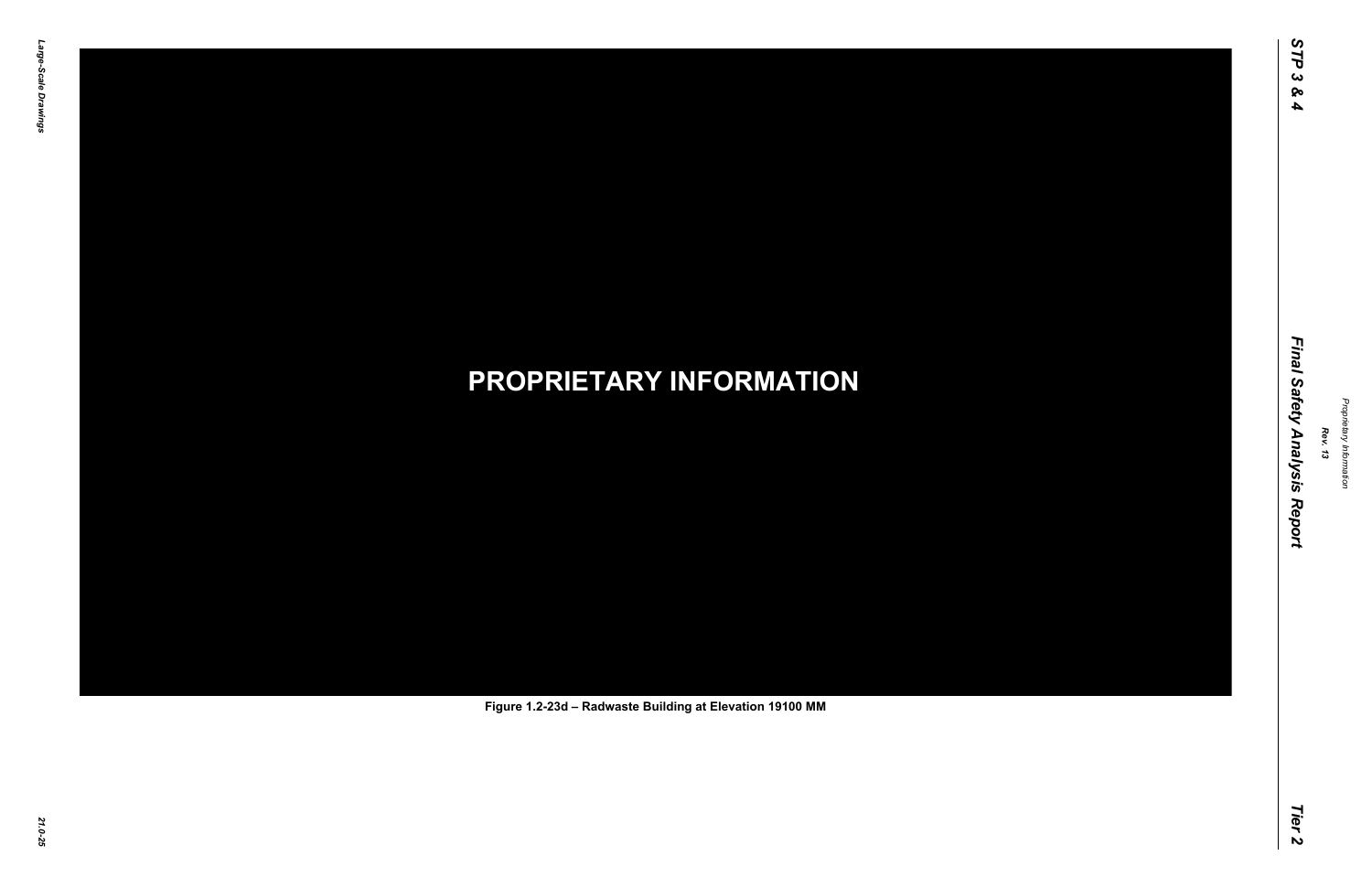# *21.0-26* **PROPRIETARY INFORMATION Figure 1.2-23e – Radwaste Building, Sections A-A, B-B (Sheet 1)**

*Rev. 13*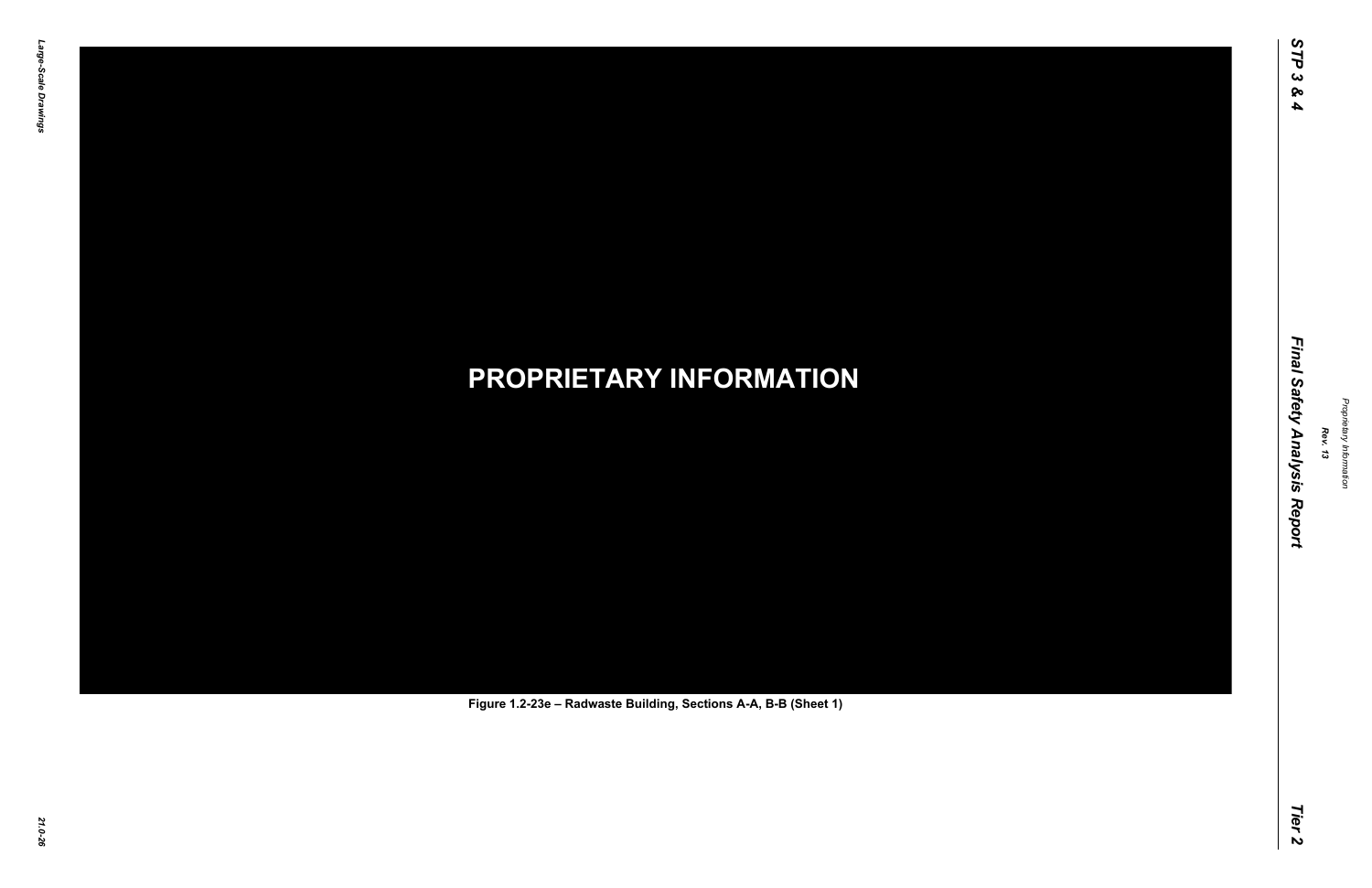# *21.0-27* **PROPRIETARY INFORMATION Figure 1.2-23e – Radwaste Building, Sections A-A, B-B (Sheet 2)**

*Rev. 13*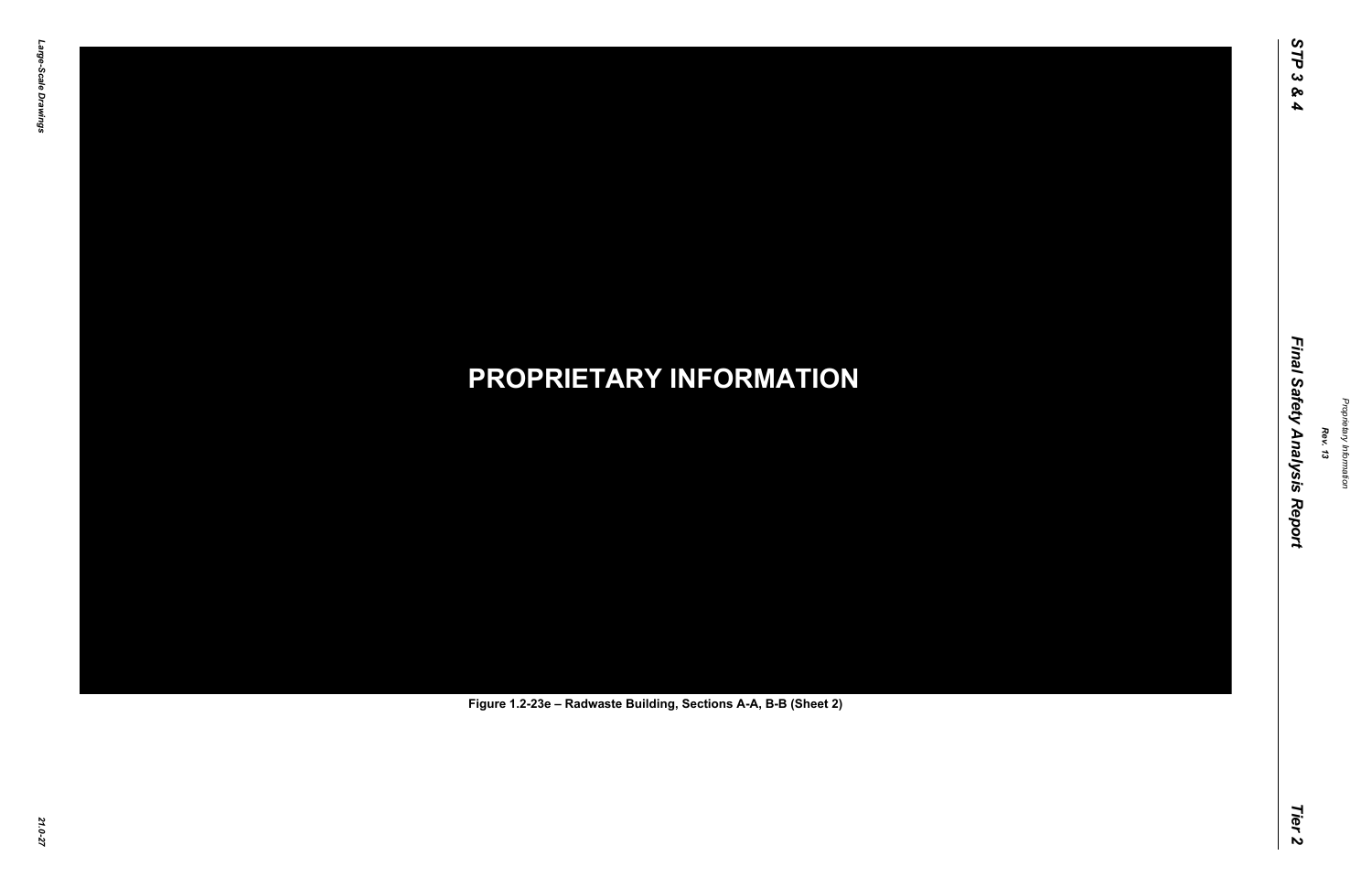# *21.0-28* **PROPRIETARY INFORMATION Figure 1.2-24 – Turbine Building, General Arrangement at Elevation 2300 mm**

*Rev. 13*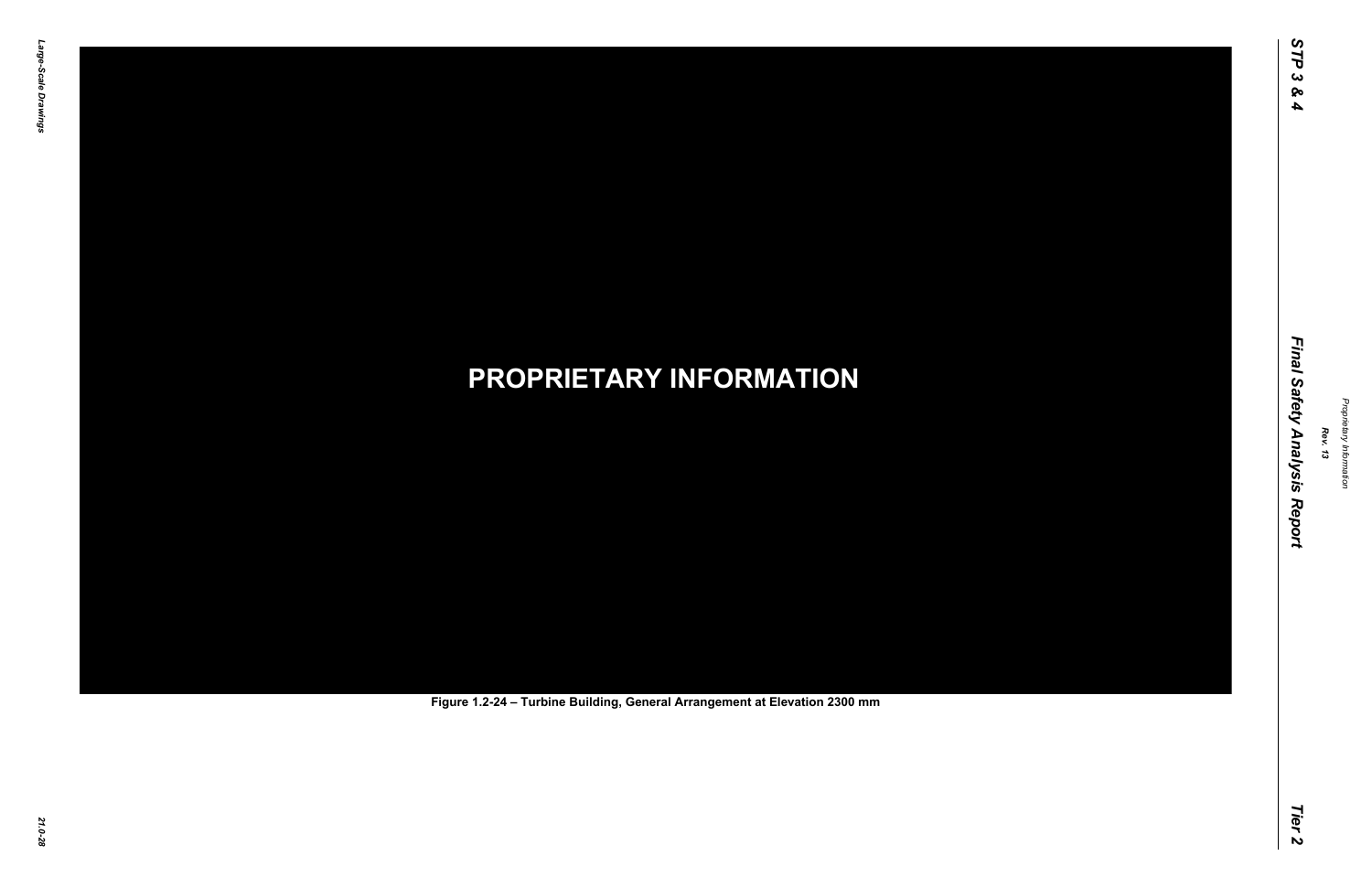# *21.0-29* **PROPRIETARY INFORMATION Figure 1.2-25 – Turbine Building, General Arrangement at Elevation 6300 mm**

*Rev. 13*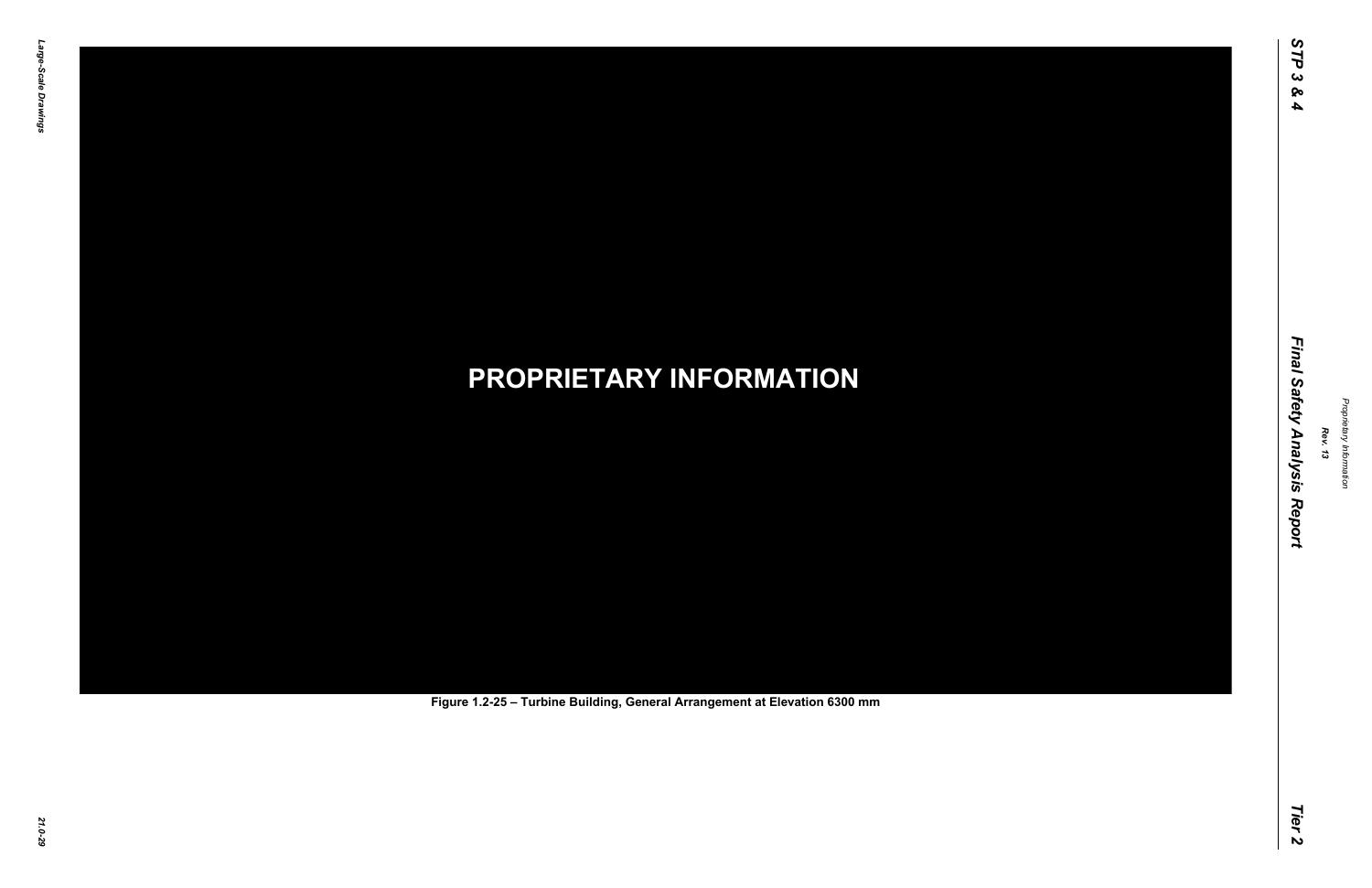# *21.0-30* **PROPRIETARY INFORMATION Figure 1.2-26 – Turbine Building, General Arrangement at Elevation 12300 mm**

*Rev. 13*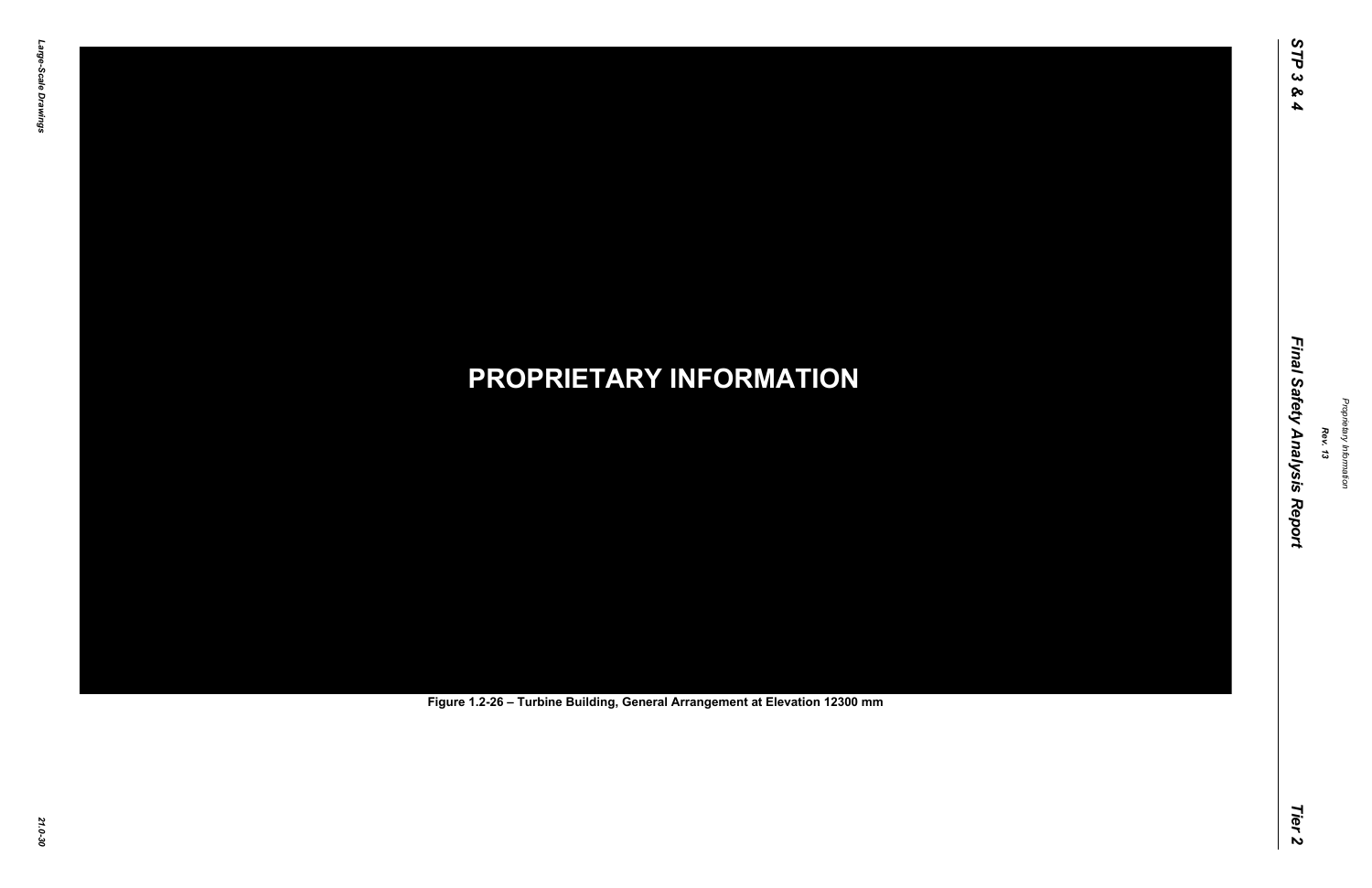# *21.0-31* **PROPRIETARY INFORMATION Figure 1.2-27 – Turbine Building, General Arrangement at Elevation 19700 mm**

*Rev. 13*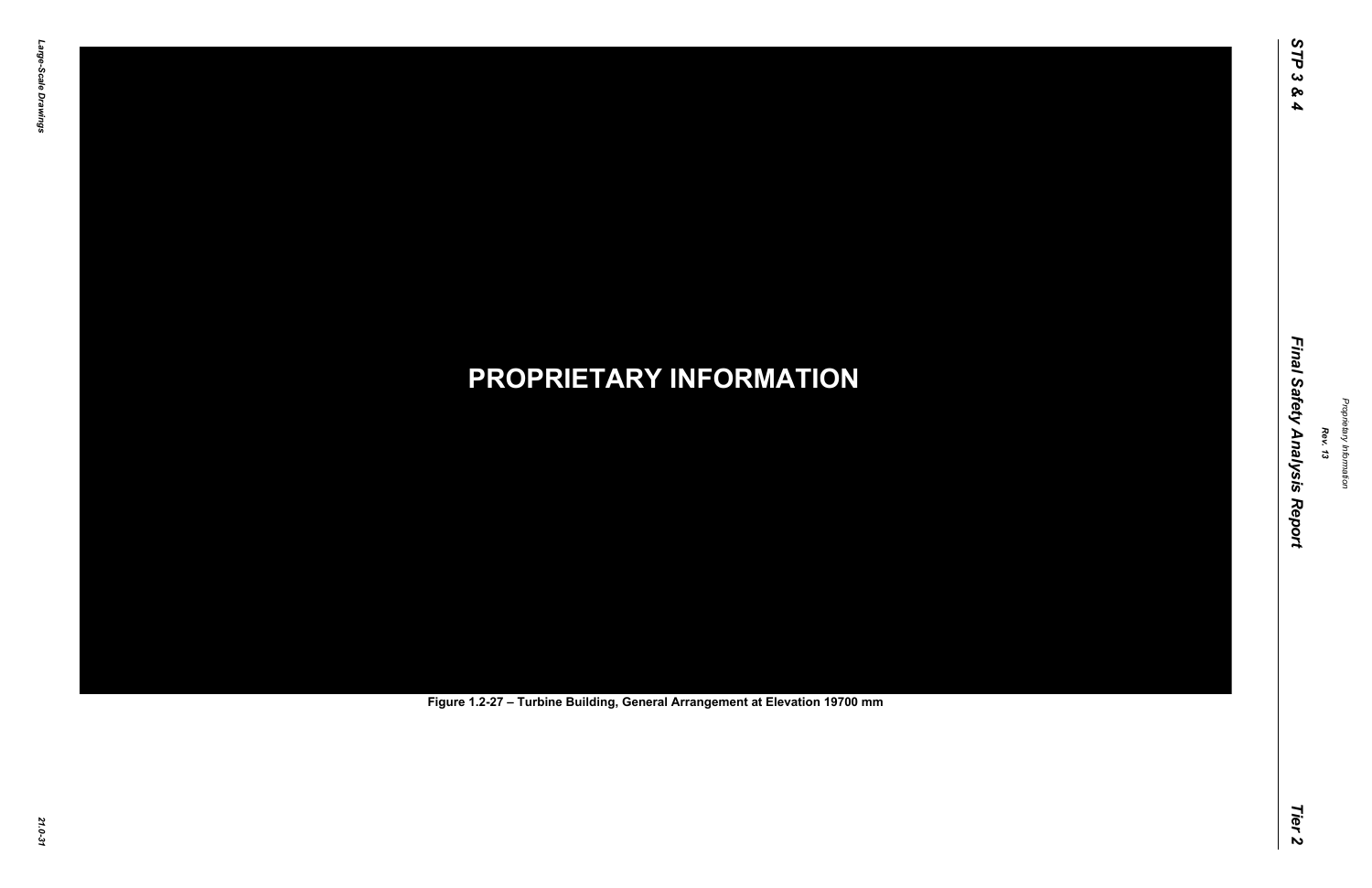# *21.0-32* **PROPRIETARY INFORMATION Figure 1.2-28 – Turbine Building, General Arrangement at Elevation 24400 mm**

*Rev. 13*